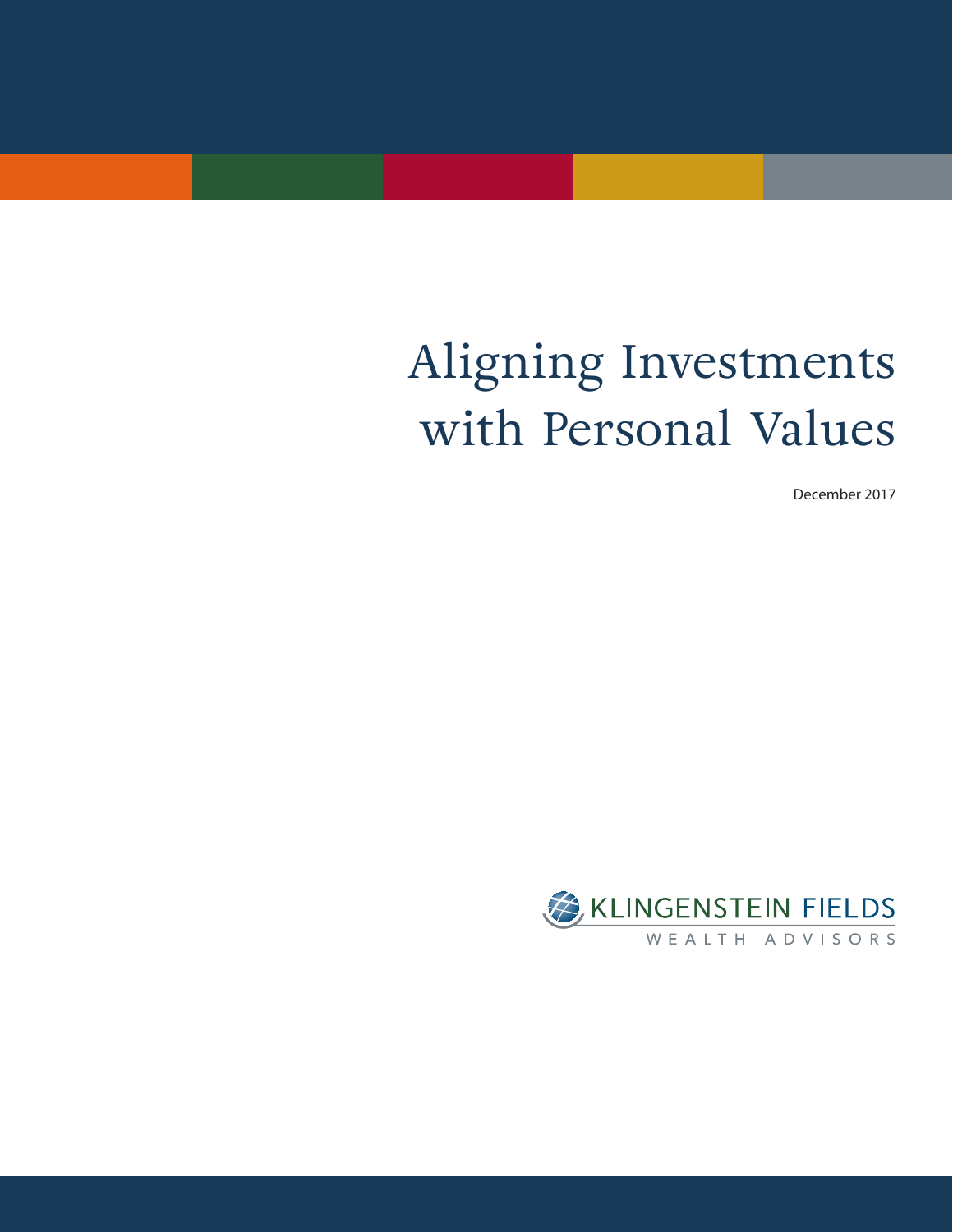# Introduction

*"I hope that one day, if you ask a firm who its responsible investing officer is, every single investment professional will say 'I am' or 'we are'."* 

*—* Christopher Ailman, CIO, CalSTRS (California State Teachers' Retirement System)

For most investors, growing and protecting their wealth is top of mind. At Klingenstein Fields Wealth Advisors (KFWA), we recognize that you may also have an interest in aligning your investments with your personal values. "We understand the importance of investing with a conscience," states Michael Champness, Senior Vice President and head of the environmental, social and governance (ESG) investing working group at KFWA. "As a fiduciary, we have a responsibility to focus on traditional performance objectives. However, we also recognize the importance of considering our clients' specific values when managing their wealth." When KFWA develops values-based portfolios, we use a customized approach that integrates our investment ideas with the personal values of our clients.

The desire and path to investing responsibly has evolved over time. The first iteration revolved around Socially Responsible Investing (SRI), which focused on including or excluding a company based primarily on its lines of business. Unfortunately, there is considerable debate regarding the return potential of pure SRI strategies.

From the mixed results of the first iteration of SRI, responsible investing further evolved. Client awareness and demand grew, and more sophisticated analytical tools were introduced. As a result, professional investors began to consider a wider array of criteria across three main categories, environmental, social and governance, leading to what has become broadly known as "ESG investing." At the heart of ESG is the belief that companies rated highly for ESG factors are more likely to succeed in the long term, putting them more in sync with investors' goals of strong investment performance. This ESG process continues to evolve today and now can accommodate a wide array of personal beliefs and investment goals.

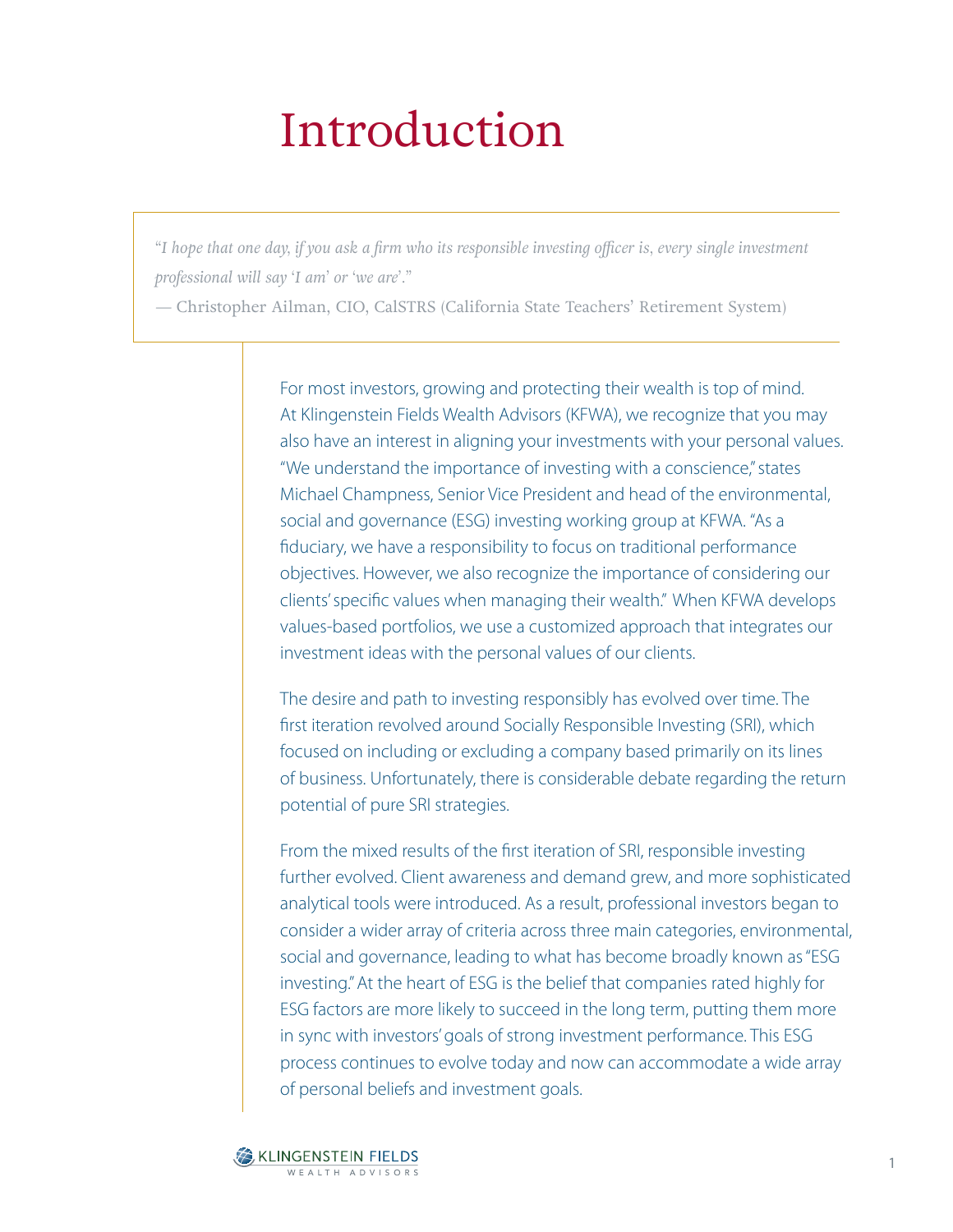## **Socially Responsible Investing (SRI): As Old as the Bible**

SRI is not a new concept<sup>1</sup>. In fact, the origins can be traced back to biblical times when Jewish and Islamic laws, directives and teachings established guidelines for investing ethically and morally. Many experts consider the contemporary roots of SRI to be an outcome of the sweeping political change in the 1960s, when social issues, including the Vietnam War, the civil rights movement, environmental concerns and women's equality came to the forefront.

## **The Early Stage of Modern Day SRI**

Traditional SRI involves making decisions to include or exclude individual companies based on social, moral, ethical or religious screens. The classic example of SRI investing is the exclusion of "sin" stocks, such as companies that are involved in some way in alcohol, gambling, firearms, tobacco or other areas deemed as socially harmful. Slow growth occurred in SRI through the 1980s and 1990s.

## **Substantial Growth**

While SRI may have been somewhat slow to take off, in recent years, it has grown to represent a sizable portion of professionally managed assets in the U.S., driven by environmental disasters, concern about climate change, mass shootings, the push for gender identity awareness and other issues. According to the 2016 Report on U.S. Sustainable, Responsible and Impact Investing Trends, SRI/ESG assets grew 33% from 2014 to the beginning of 2016 to reach a total of \$8.72 trillion in assets. These assets now comprise approximately one-fifth of all professionally managed assets in the U.S.



#### **Sustainable, Responsible and Impact Investing in the United States 1995-2016**

<sup>1</sup> The SRI Conference on Sustainable, Responsible and Impact Investing

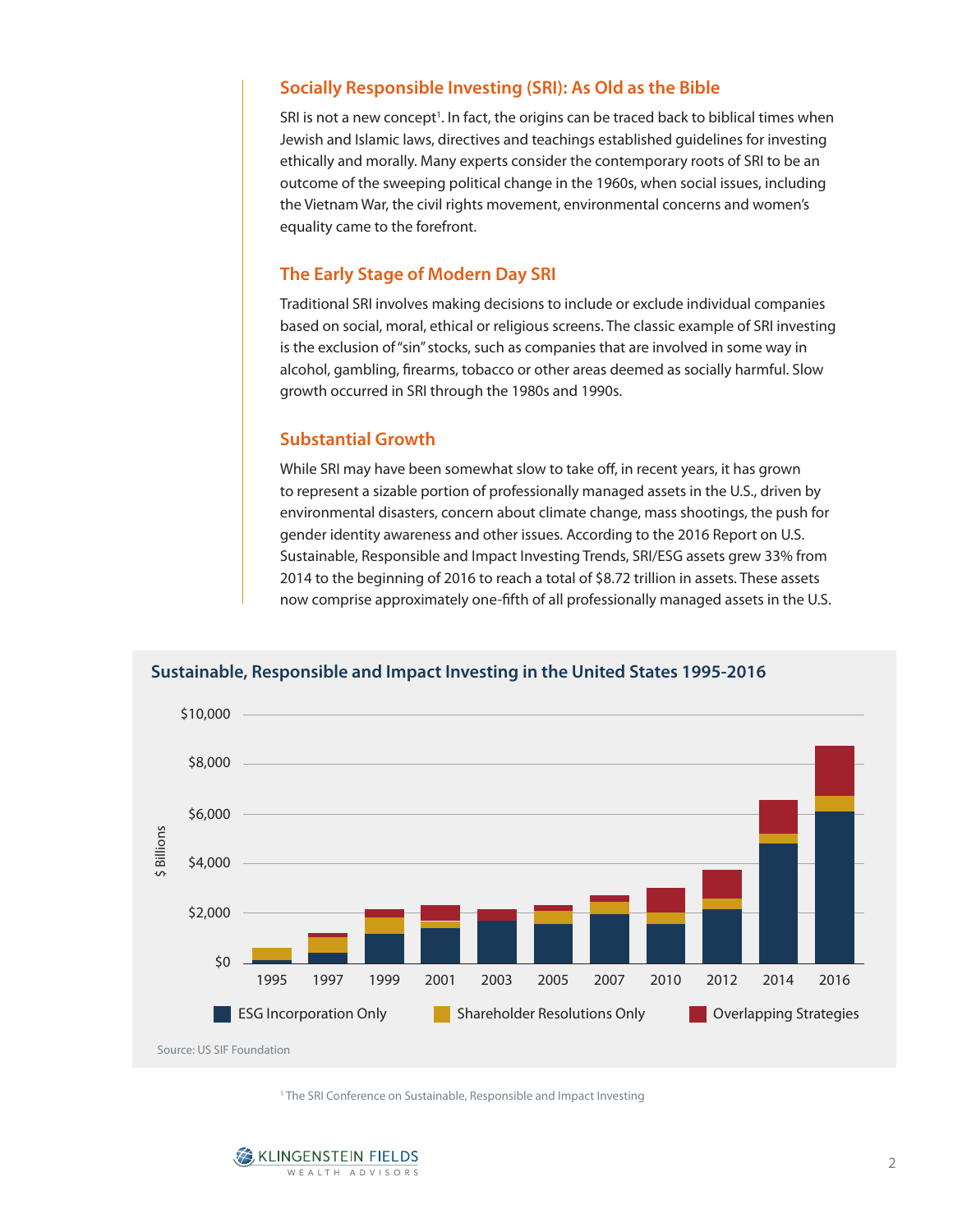## **But are "bad" Companies "bad" Investments?**

SRI seems like a reasonably clear way to invest with a social conscience. But when you dig beneath the surface, it's not quite as transparent. One may say that "sin" stock companies that derive revenue from gambling, alcohol, tobacco or guns are engaging in businesses that are "bad" for society. Unfortunately, some of these businesses, at least in the short- to medium term, may possess the potential for solid investment returns when assessed on their fundamental characteristics. Many of these companies, such as those in the tobacco industry, are unlikely to encounter new competitors, plus they tend to be in businesses which are somewhat recession proof (gambling being an exception). "Interestingly, despite the decline in smoking in the developed world, many tobacco stocks have been strong and steady outperformers over time," notes Champness. In addition, by avoiding specific industries, you may be reducing diversification and taking on risk in your portfolio.

## **The Proof is in the Data**

Research appears to bear this out with a variety of studies finding that sin stocks perform strongly. Most recently, in a 2015 study published by Credit Suisse, researchers from the London Business School looked at two funds, the Vice Fund (since renamed the Barrier Fund) and the Vanguard FTSE Social Index Fund, two U.S. mutual funds launched in the early 2000s. The Vice Fund invests in what would be considered socially/morally/ethically negative, while the Social Index Fund consists of companies that have been screened for SRI/ESG criteria. Examined over a period from the end of August 2002 (when the Vice Fund launched) through the end of 2014, allowing the funds to experience full market cycles, it's clear that Vice outperformed Social values by a significant amount. But, as we will see, for investors who want to invest with their conscience, newer ways to execute values-based investing have had far better results.



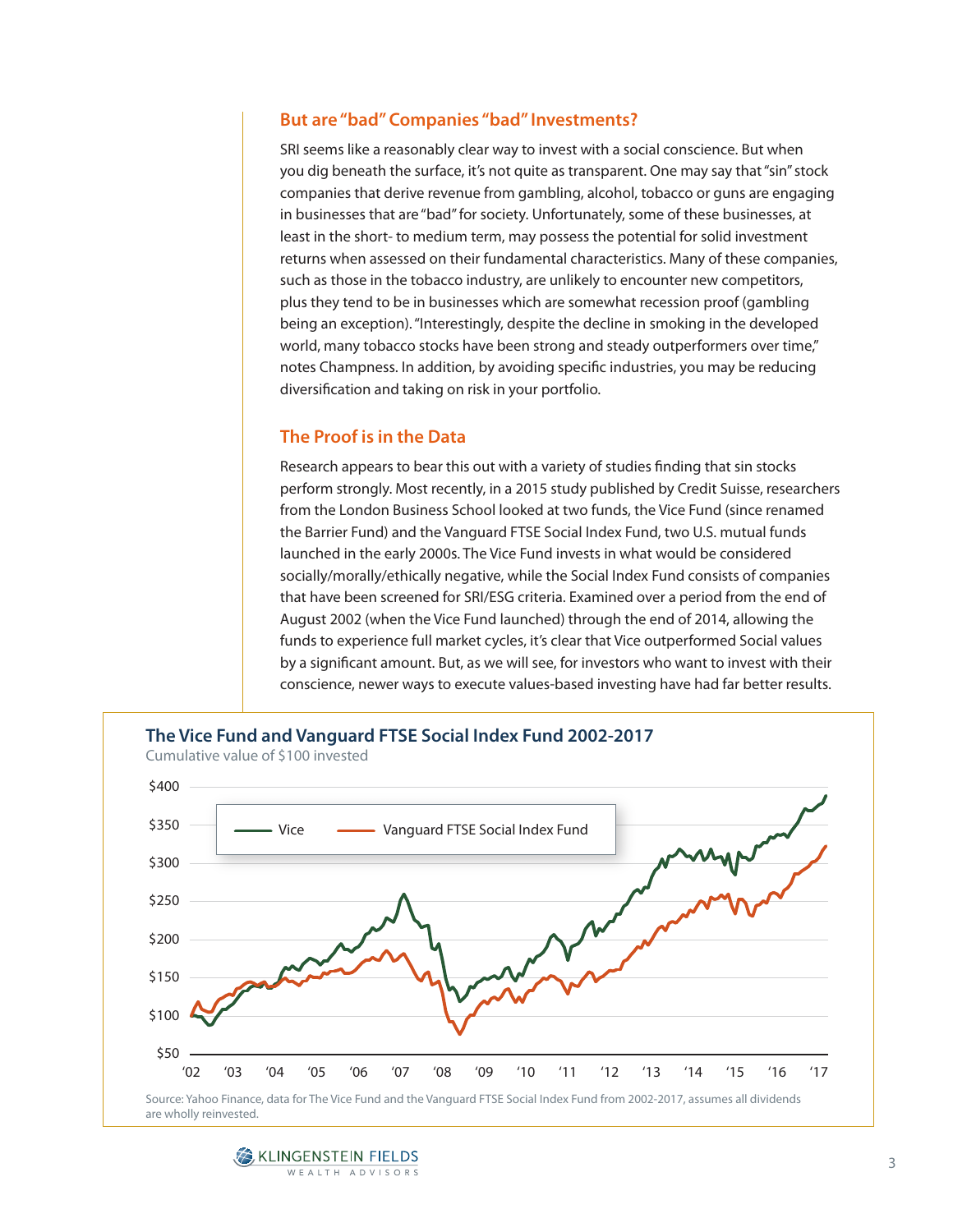*New ways to execute values-based investing have had far better results.*

|                                                                | <b>Description</b>                                                                                                                                                                                                                                          | <b>Pros</b>                                                                                                                                                                                               | Cons                                                                                                                                                                                                               |
|----------------------------------------------------------------|-------------------------------------------------------------------------------------------------------------------------------------------------------------------------------------------------------------------------------------------------------------|-----------------------------------------------------------------------------------------------------------------------------------------------------------------------------------------------------------|--------------------------------------------------------------------------------------------------------------------------------------------------------------------------------------------------------------------|
| <b>Socially</b><br>Responsible<br><b>Investing (SRI)</b>       | Primarily based on<br>screens that determine<br>whether to include or<br>exclude companies based<br>on social, moral, ethical<br>or, in some cases, religious<br>criteria.                                                                                  | • Provides comfort of<br>knowing your values<br>are aligned with your<br>investing<br>• Strict definition<br>provides clear guidance<br>on what is acceptable/<br>unacceptable for<br>investment purposes | • Ignores the<br>investment potential<br>of a company<br>• May be "sinful" in<br>some ways, but<br>trying to "do good"<br>in other areas<br>• Exclusion may limit<br>ability to achieve a<br>diversified portfolio |
| Environmental,<br><b>Social and</b><br><b>Governance (ESG)</b> | Looks at how a company<br>operates across an<br>array of environmental,<br>social and governance<br>criteria to determine<br>a company's ability to<br>positively impact society<br>and achieve favorable<br>investment results. May<br>include engagement. | • Incorporates<br>investment potential<br>into the evaluation<br>• Can be seen as a<br>complement to<br>fundamental analysis                                                                              | • May result in overly<br>activist investors                                                                                                                                                                       |
| <b>Impact Investing</b>                                        | Impact investments are<br>investments made into<br>companies, organizations,<br>and funds with the<br>intention to generate<br>social and environmental<br>impact alongside a<br>financial return.                                                          | • Clear emphasis on<br>and balance between<br>and measurement of<br>both ESG impact and<br>financial return                                                                                               | • Adhering to values may<br>conflict with generating<br>returns                                                                                                                                                    |

## **Different types of socially responsible and sustainable investing defined:**

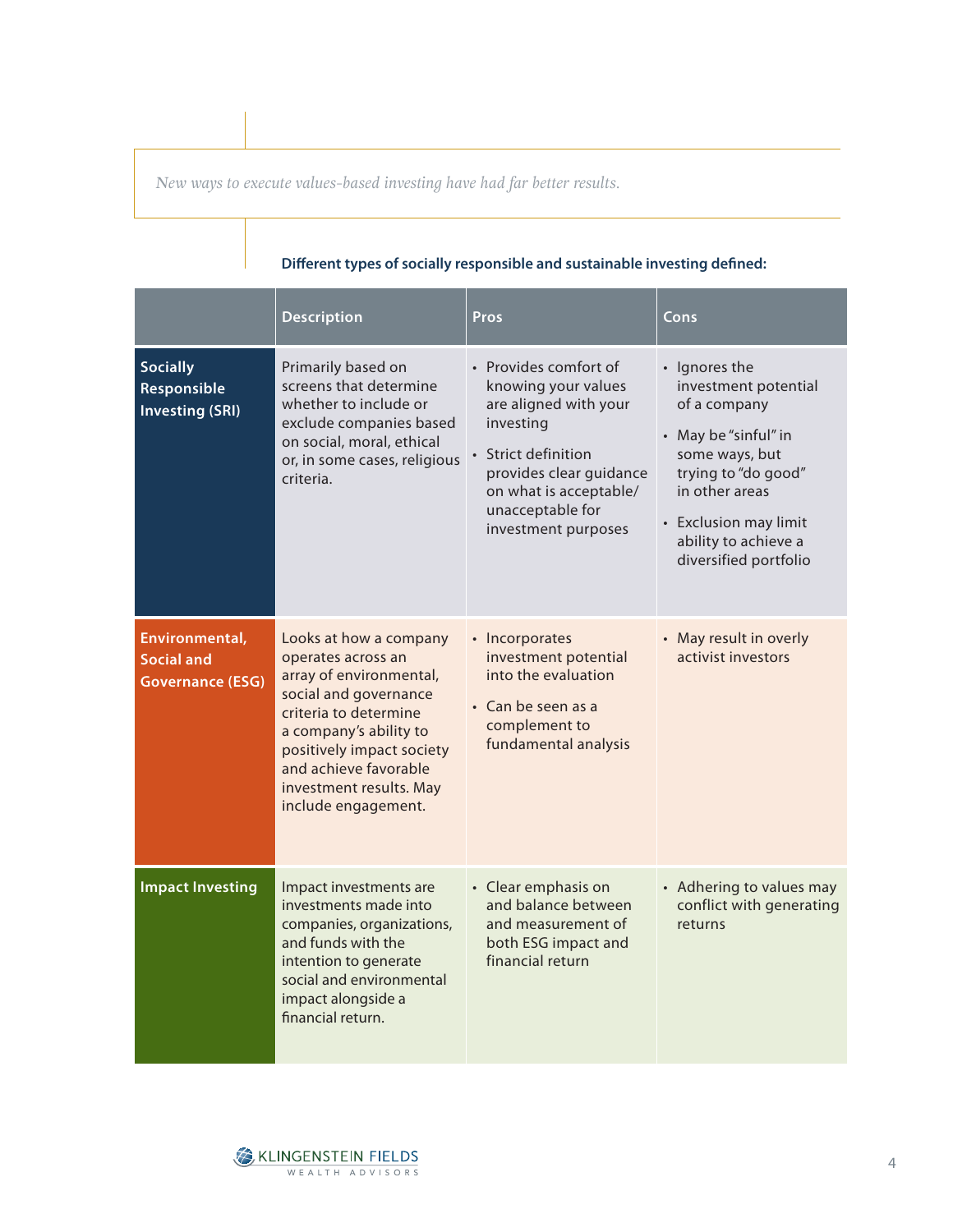## **The Next Evolution**

As investors became aware that exclusion or inclusion based almost purely on social, moral, ethical or other socially conscious criteria did not necessarily translate into sound financial returns, they sought ways to consider both investment and social criteria in making their decisions. This led to the rise of investing based on ESG factors.

## **ESG Defined**

Simply put, ESG looks at a company in terms of how it "performs" in the areas of environmental, social and governance practices. Criteria may include issues such as climate change in environmental, gender and diversity in social and executive compensation in governance. Some of the most commonly examined factors are shown in the table below.

#### **ENVIRONMENTAL ISSUES**

- Climate change and carbon emissions
- Air and water pollution
- Biodiversity
- Deforestation
- Energy efficiency
- Waste management
- Water scarcity

#### Source: CFA Institute

#### **SOCIAL ISSUES**

- Customer satisfaction • Data protection and
- privacy
- Gender and diversity
- Employee engagement
- Community relations
- Human rights
- Labor standards

#### **GOVERNANCE ISSUES**

- Board compensation
- Audit committee structure
- Bribery and corruption
- Lobbying
- Political contributions
- Whistleblower schemes

Companies that rate highly for these factors may be better positioned to change, innovate and evolve, making them stronger potential long-term investments. ESG investing can be viewed as an additional or deeper layer of quantitative and qualitative analysis that rounds out the pure financial picture with other information that may provide insight into and influence over company behavior and performance. "Disciplined, methodical fundamental analysis still continues to be at the core of our investment process," Champness reiterates. A recent research study, by Mozaffar Khan, George Serafeim and Aaron Yoon, found companies that engage in sustainable behavior, i.e., rated higher in ESG, outperformed companies that rated poorly for ESG over a 20-year period from 1993 to 2014.

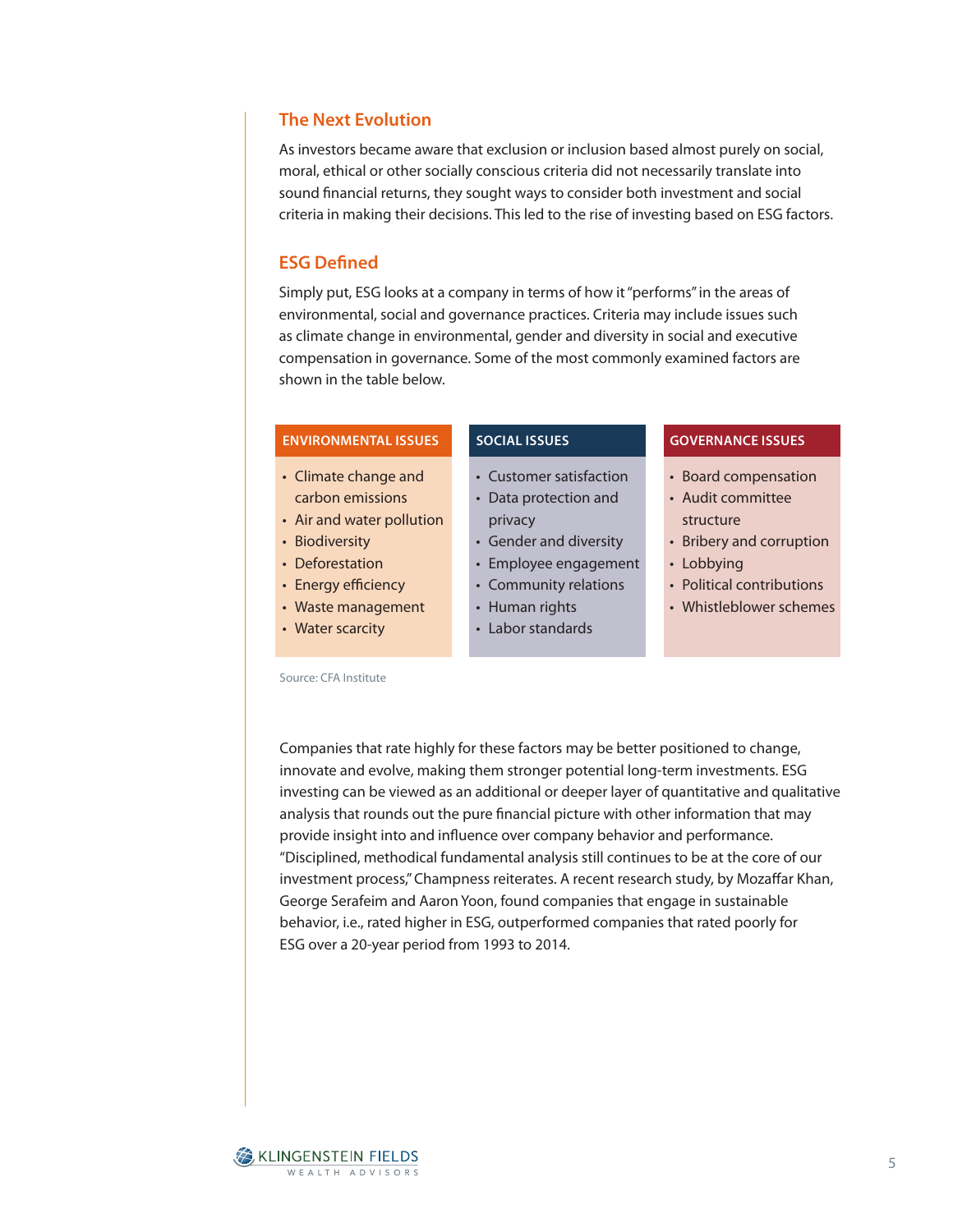

Source: Mozaffar Khan, George Serafeim, and Aaron Yoon, "Corporate Sustainability: First Evidence on Materiality," The Accounting Review, forthcoming, http://ssrn.com/abstract=2575912

ESG (Environmental, Social and Governance) Investing is defined as a focus on identifying companies that create a positive impact through their business operations and overall activities.

3/93 3/96 3/99 3/02 3/05 3/08 3/11 3/14

Alpha is defined Alpha, often considered the active return on an investment, gauges the performance of an investment against a market index used as a benchmark, since they are often considered to represent the market's movement as a whole. The excess returns of a fund relative to the return of a benchmark index is the fund's alpha.

> Combining the ideas of impact investing and ESG goes further by focusing on those companies that not only rate highly for ESG factors but also possess strong potential to influence change in defined areas.

### **Our Approach**

At KFWA, we are committed to offering you investment solutions that align with your personal and wealth planning goals. We believe that is best accomplished through a highly personalized approach based on your individual interests and concerns. We engage in an interactive dialogue that helps us to understand your values and address any questions you may have about performance, asset allocation and diversification when investing through an ESG lens. Our goal is to achieve this in an efficient and systematic way that:

- Uses our proven investment process and leverages the best thinking of the firm
- Seeks to maintain diversification and meet your investment goals

We work to deliver ESG and impact investing solutions that are high quality and competitive. Our research group explores corporate transparency on a wide range of issues and assesses ESG information and criteria, evaluating and refining our ESG approach based on market conditions and analyzing performance of our ESG models. In addition, we participate in industry conferences, forums and other events to further